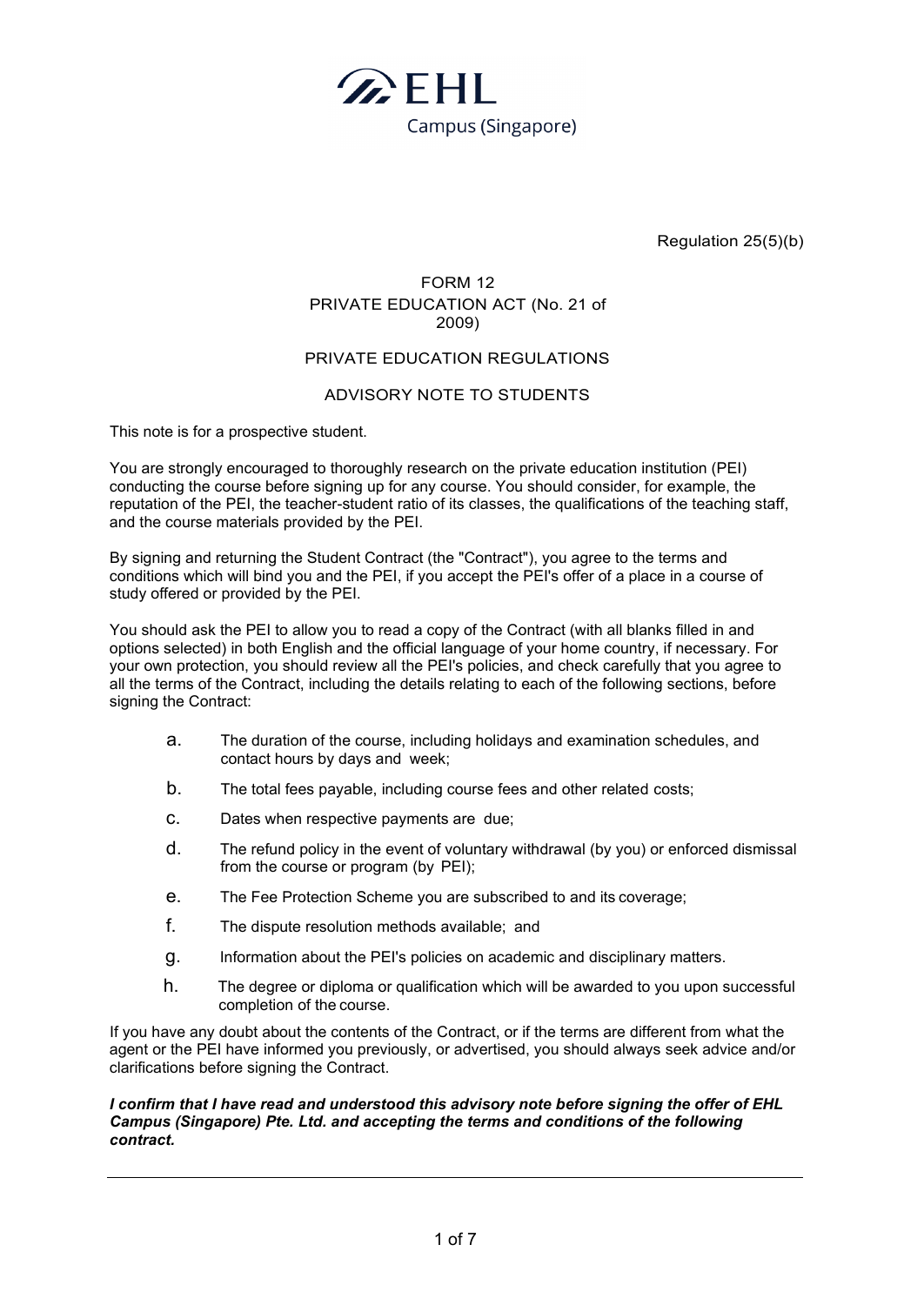

# **STUDENT CONTRACT - CONTINUING EDUCATION COURSES**

*By accepting and signing the offer of EHL Campus (Singapore) Pte. Ltd., I (hereafter "the Student") accepts the following terms and conditions of the Student Contract – Continuing Education Course.*

This Contract binds both the EHL Campus (Singapore) Pte. Ltd. and the Student once both parties sign the offer made by EHL Campus (Singapore) Pte. Ltd.

The parties acknowledge and agree to the terms stated in this Contract.

#### **This Contract is made between:**

**(1) EHL Campus (Singapore) Pte. Ltd.** 3, Lady Hill Rd Singapore 258672 UEN: 201731189N

#### **(2) The Student**

#### **1. COURSE INFORMATION AND FEES**

- **1.1** EHL Campus (Singapore) Pte. Ltd. will deliver the Short Continuing Education Course (hereafter "**the Course**") as set out in Schedule A to the Student, towards conferment of the stated qualification upon successful Course completion.
- **1.2** EHL Campus (Singapore) Pte. Ltd. confirms that no amendments will be made to the structure of the Course as set out in Schedule A.
- **1.3** The Course Fees payable are set out in Schedule B and the optional Miscellaneous Fees in Schedule C.
- **1.4** EHL Campus (Singapore) Pte. Ltd. considers payment made 1 day after the scheduled due date(s) in Schedule B as late. EHL Campus (Singapore) Pte. Ltd. will explain to the Student its policy for late payment of Course Fees, including any late payment fee charged in Schedule C (if applicable) and any impact on Course/module completion.

#### **2. REFUND POLICY**

#### **2.1 Refund for Withdrawal Due to Non-Delivery of Course:**

EHL Campus (Singapore) Pte. Ltd. will notify the Student within three (3) working days upon knowledge of any of the following:

It does not commence the Course on the Course Commencement Date;

It terminates the Course before the Course Commencement Date;

It does not complete the Course by the Course Completion Date;

It terminates the Course before the Course Completion Date;

It has not ensured that the Student meets the course entry or matriculation requirement as set by the organisation stated in Schedule A within any stipulated timeline set by CPE; or

The Student's Pass application is rejected by Immigration and Checkpoints Authority (ICA).

The Student should be informed in writing of alternative study arrangements (if any), and also be entitled to a refund of the entire Course Fees and Miscellaneous Fees already paid should the Student decide to withdraw, within seven (7) working days of the above notice.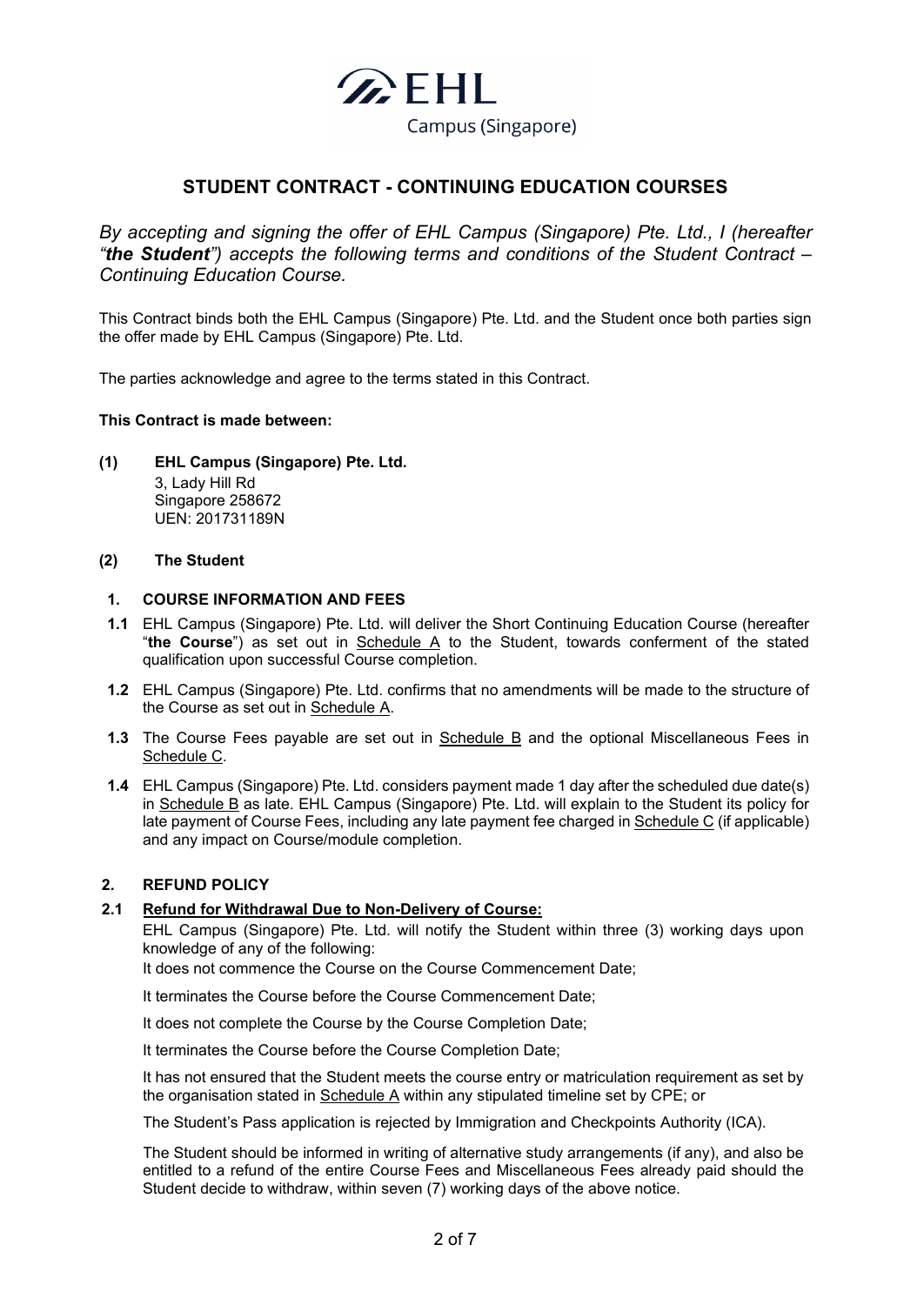

#### **2.2 Refund for Withdrawal Due to Other Reasons:**

If the Student withdraws from the Course for any reason other than those stated in Clause 2.1, EHL Campus (Singapore) Pte. Ltd. will, within seven (7) working days of receiving the Student's written notice of withdrawal, refund to the Student an amount based on the table in Schedule D.

#### **2.3 Refund During Cooling-Off Period:**

EHL Campus (Singapore) Pte. Ltd. will provide the Student with a cooling-off period of seven (7) working days after the date that the Contract has been signed by both parties.

The Student will be refunded the highest percentage (stated in Schedule D) of the fees already paid if the Student submits a written notice of withdrawal to EHL Campus (Singapore) Pte. Ltd. within the cooling-off period, regardless of whether the Student has started the course or not.

#### **3. ADDITIONAL INFORMATION**

- **3.1** The laws of Singapore will apply to how this Contract will be read and to the rights the parties have under this Contract.
- **3.2** If any part of this Contract is not valid for any reason under the law of Singapore, this will not affect any other part of this Contract.
- **3.3** If the Student and EHL Campus (Singapore) Pte. Ltd. cannot settle a dispute using the way arranged by EHL Campus (Singapore) Pte. Ltd., the Student and EHL Campus (Singapore) Pte Ltd may refer the dispute to the CPE Mediation-Arbitration Scheme [\(www.cpe.gov.sg\)](http://www.cpe.gov.sg/).
- **3.4** All information given by the Student to EHL Campus (Singapore) Pte. Ltd. will not be given by EHL Campus (Singapore) Pte. Ltd. to anyone else, unless the Student signs in writing that he agrees or unless EHL Campus (Singapore) Pte. Ltd. is allowed to give the information by law.
- **3.5** If there is any other agreement between EHL Campus (Singapore) Pte. Ltd. and the Student that is different from the terms in this Contract, then the terms in this Contract will apply.
- **3.6** If the Student or EHL Campus (Singapore) Pte. Ltd. does not exercise or delay exercising any right granted by this Contract, the Student and EHL Campus (Singapore) Pte. Ltd. will still be able to exercise the same type of right under this Contract during the rest of the time the Contract continues.
- **3.7** If this Contract is also signed or translated in any language other than English and there is a difference from the English language copy of this Contract, the English language copy will apply.

Student is responsible for having a correct visa / right to study in Singapore.

#### **4. DATA PRIVACY**

The Student acknowledges that he has read and understood the Privacy Policy (available at: [https://www.ehl.edu/en/privacy\)](https://www.ehl.edu/en/privacy). As an applicant, willing to study at EHL Campus (Singapore) Pte. Ltd., the Student understands that the personal data he/she has provided will be transferred to EHL Campus (Singapore) Pte. Ltd., in order to ensure his/her student registration and studies there. The personal data he/she has provided may be used by EHL Group entities or third parties. These EHL Group entities or third parties are or may be located outside of Singapore to carry out some of the processing, administrative and educational functions for EHL Campus (Singapore) Pte. Ltd. If the standards of protection of Personal Data is not equivalent in Switzerland, European Union (as far as European Union personal Data regulations are applicable) and Singapore, the highest standards amongst the three should apply.

The Student consents to allow EHL Campus (Singapore) Pte. Ltd to disclose and process his/her personal data to E.H.L Holding SA and all entities part of the EHL Group or third-party service providers, which are or may be sited outside of Singapore, to carry out some of the processing, administrative and educational functions for EHL Campus (Singapore) Pte. Ltd.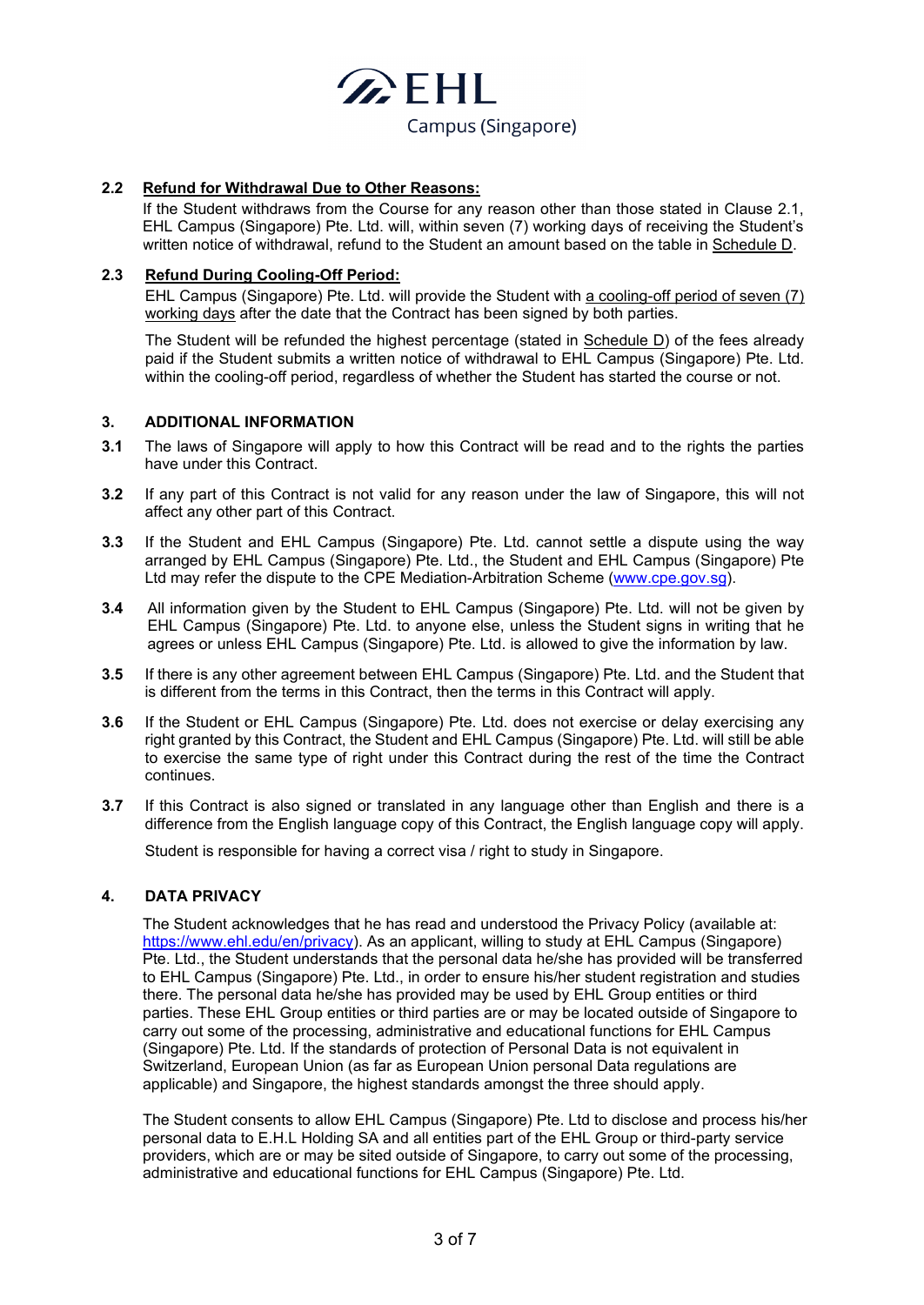

# **SCHEDULE A COURSE DETAILS**

*Note: The information provided below should be the same as that submitted to the CPE.* 

| <b>Course Title</b><br>1)                                                                                                  | SC-9640 Designing Hotel and Restaurant Concepts                                                                                                                                                                                                            |
|----------------------------------------------------------------------------------------------------------------------------|------------------------------------------------------------------------------------------------------------------------------------------------------------------------------------------------------------------------------------------------------------|
| <b>Course Duration</b><br>2)                                                                                               | 3 days + pre-work + online assessment                                                                                                                                                                                                                      |
| <b>Full-time or Part-time Course</b><br>3)                                                                                 | Part-time, blended                                                                                                                                                                                                                                         |
| <b>Course Commencement Date</b><br>4)                                                                                      | 29 April 2022 (online kick-off)<br>Onsite: 09/05/2022                                                                                                                                                                                                      |
| <b>Course Completion Date</b><br>5)                                                                                        | Onsite: 11/05/2022<br>Final presentations (Live Online): 23/05/2022                                                                                                                                                                                        |
| Date of Commencement of Studies if<br>6)<br>later than Course Commencement Date<br>Note: "N.A." if both dates are the same | N/A                                                                                                                                                                                                                                                        |
| Qualification<br>7)<br>(Name of award to be conferred on the<br>Student upon successful Course<br>completion)              | Certificate of Achievement                                                                                                                                                                                                                                 |
| Organisation which develops the Course<br>8)                                                                               | <b>EHL Hospitality Business School</b>                                                                                                                                                                                                                     |
| Organisation which awards/confers the<br>9)<br>qualification                                                               | <b>EHL Hospitality Business School</b>                                                                                                                                                                                                                     |
| 10) Course entry requirement(s)                                                                                            | - At least 2 years of professional experience in F&B or<br>Hospitality.<br>- Bachelor degree (alternatively, more than 5 years<br>professional experience in a hospitality management<br>position)<br>English proficiency equivalent to C1 for non-natives |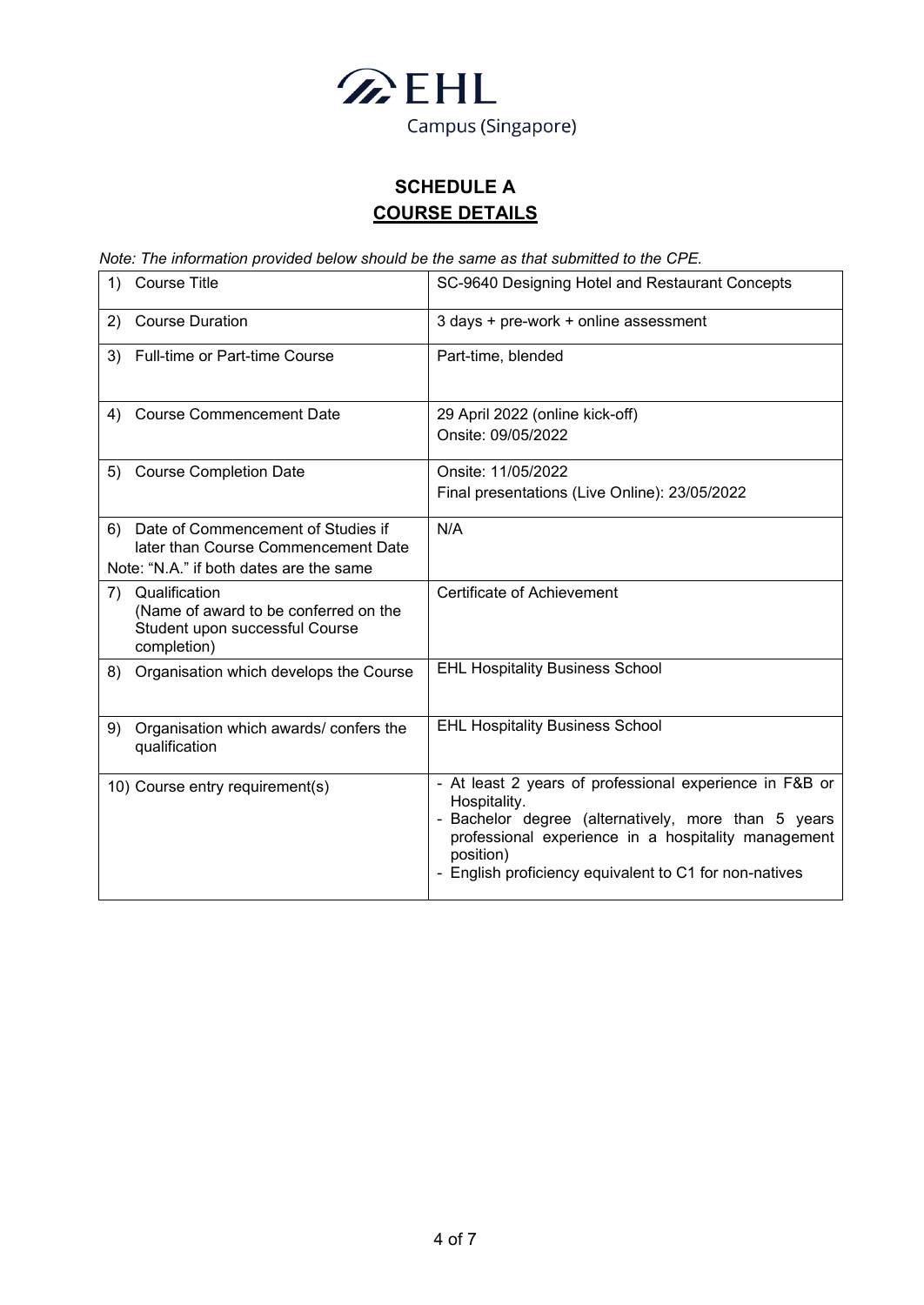

#### 11) Course schedule

Online sessions:

- Kick-off: 29/04/2022 5.30 7.30 pm Singapore time<br>- Final presentations: 23/05/2022 5.30 7.30 pm Sing
- Final presentations: 23/05/2022 5.30 7.30 pm Singapore time

| Onsite Daily Schedule |                  |                  |  |
|-----------------------|------------------|------------------|--|
| Day 1:                | Day 2:           | Day $3:$         |  |
| 9AM - 12PM class      | 9AM - 12PM class | 9AM - 12PM class |  |
| session               | session          | session          |  |
| 12PM - 1PM lunch      | 12PM - 1PM lunch | 12PM - 1PM lunch |  |
| break                 | break            | break            |  |
| 1PM - 6PM class       | 1PM - 6PM class  | 1PM - 6PM class  |  |
| session               | session          | session          |  |

| 12) Scheduled holidays (public and school)<br>and/or semester/term break for course | N/A                             |
|-------------------------------------------------------------------------------------|---------------------------------|
| 13) Examination and/or other assessment<br>period                                   | Final presentations: 23/05/2022 |
| 14) Expected examination results release<br>date                                    | 06/06/2022                      |
| 15) Expected award conferment date                                                  | 20/06/2022                      |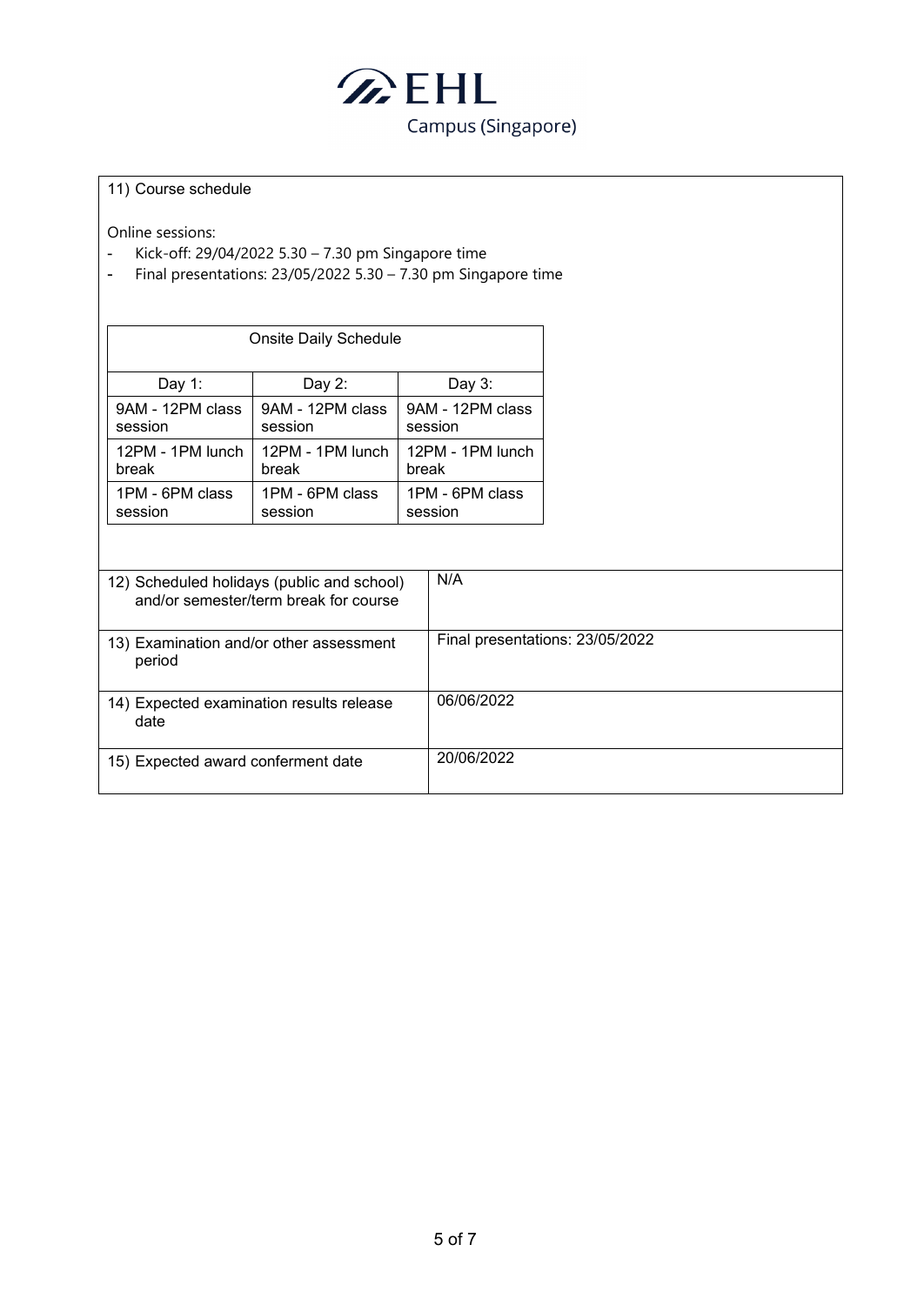

# **SCHEDULE B**

### **COURSE FEES**

| <b>Fees Breakdown</b>                                               | Total Payable (S\$)<br>(with GST, if any) |  |
|---------------------------------------------------------------------|-------------------------------------------|--|
| <b>Tuition fees</b>                                                 | 2'400                                     |  |
| <b>Total Course Fees Payable:</b>                                   | 2'400                                     |  |
| <b>Launch discount for Singaporeans and Singapore</b><br>residents* | 450                                       |  |
| <b>Discount for Alumni and Preferred Partners</b>                   | As stated in the offer                    |  |
| <b>No of Instalments:</b>                                           |                                           |  |

Applicable upon presentation of proof of Singapore citizenship (NRIC or passport) or valid residency in Singapore (Permanent Residence, Employment Pass, S-Pass, Work Permit, EntrePass, Dependent Pass)

#### **INSTALMENT SCHEDULE**

| Instalment <sup>1</sup> Schedule                          | Amount (S\$)<br>(with GST, if any) | Date Due <sup>2</sup> |
|-----------------------------------------------------------|------------------------------------|-----------------------|
| 1 <sup>st</sup> instalment without discount               | 2'400                              |                       |
| <b>Total Course Fees Payable without discount:</b>        | 2'400                              |                       |
| 1 <sup>st</sup> instalment with discount for Singaporeans | 1'950                              |                       |
| and Singapore residents                                   |                                    |                       |
| <b>Total Course Fees Payable with discount for</b>        | 1'950                              |                       |
| <b>Singaporeans and Singapore residents:</b>              |                                    |                       |
| 1 <sup>st</sup> instalment with discount for Alumni and   | As stated in the offer             |                       |
| <b>Preferred Partners</b>                                 |                                    |                       |
| <b>Total Course Fees Payable with discount for</b>        | As stated in the offer             |                       |
| <b>Alumni and Preferred Partner</b>                       |                                    |                       |

1. Each instalment amount shall not exceed 12 months' worth of fees for EduTrust certified PEIs;

2. Each instalment after the first shall be collected within one week before the next payment scheduled.

### **SCHEDULE C**

#### **MISCELLANEOUS FEES**<sup>3</sup>

| <b>Purpose of Fee</b> | Amount (with GST, if any)<br>(S\$) |
|-----------------------|------------------------------------|
| N/A                   | N/A                                |

3. Miscellaneous Fees refer to any non-compulsory fees which the students pay only when applicable. Such fees are normally collected by EHL Campus (Singapore) Pte. Ltd. when the need arises.

4. Students enrolled at EHL Campus (Singapore) Pte. Ltd. must have a valid health insurance throughout their studies.